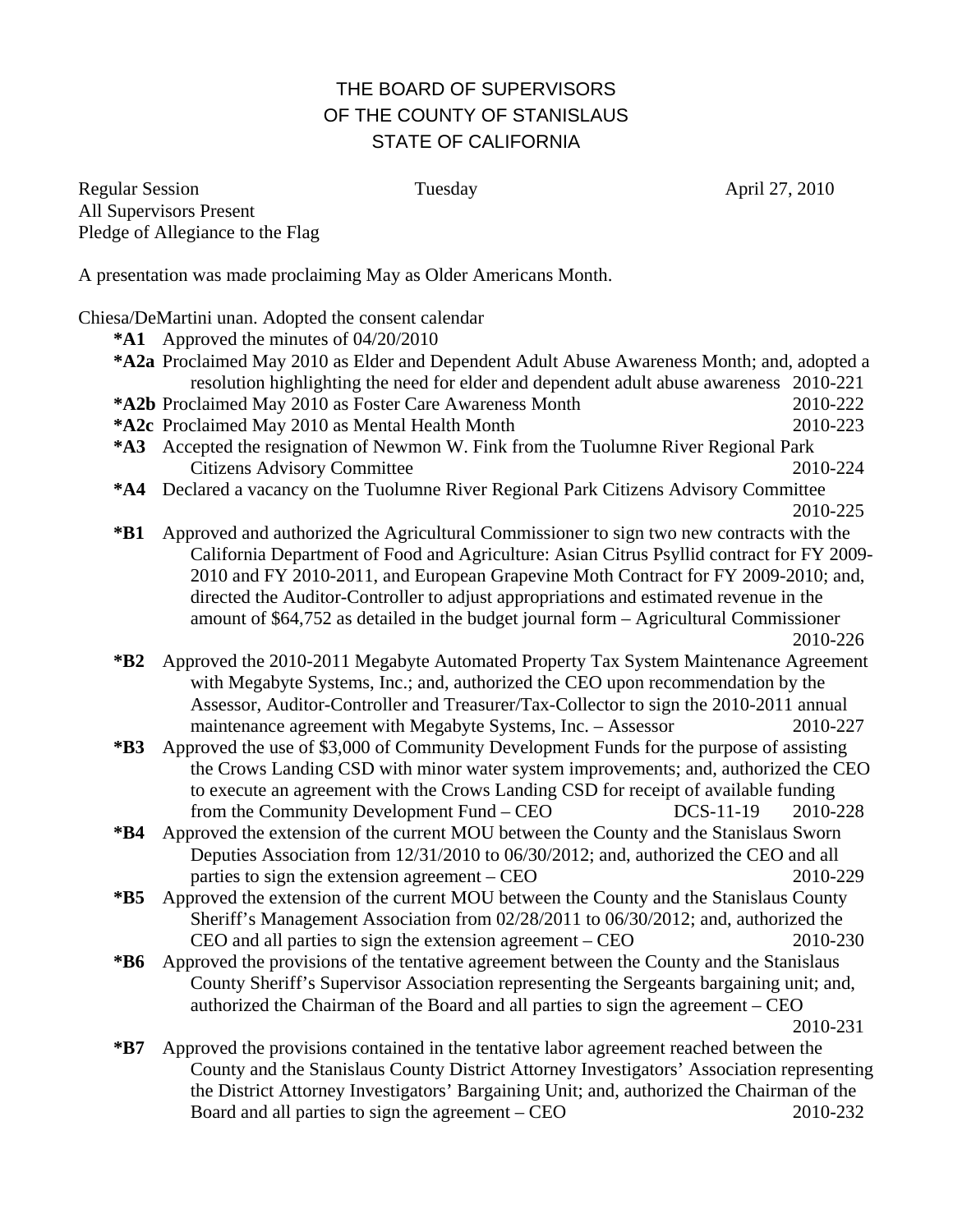- **\*B8** Approved the provisions contained within the tentative labor agreement reached between the County and the Stanislaus Deputy Sheriff's Association representing the Custodial Sheriff's Bargaining Unit; and, authorized the Chairman of the Board and all the parties to sign the agreement – CEO  $2010-233$
- **\*B9** Approved the Underground Storage Tank Local Oversight Program Contract No. 10-020-250 with the State Water Resources Control Board; authorized the DER Director, or her Designee, to sign the contract; and, authorized the DER Director, or her Designee, to sign any amendments to contract No. 10-020-250 – DER 2010-234
- **\*B10** Accepted HSA's 2010 Annual Public Health Report to the Board of Supervisors HAS 2010-235
	-
- **\*B11** Accepted Public Work's 2009 Annual Report to the Board of Supervisors PW 2010-236
- **\*B12** Approved the request from Boy Scout Troop No. 119 to have exclusive use of the Kiwanis Camp for their Overnight Family Camp-Out beginning 9:00 a.m., Friday, 04/30/2010 and ending 6:00 p.m., Sunday 05/02/2010; directed the Boy Scouts Troop No. 119 to adhere to the requirements set forth by the Department of Parks and Recreation; and, approved the waiver of fees for exclusive use – Parks and Recreation 2010-237
- **\*B13** Approved the Department of Parks and Recreation to apply for the State of California Off-Highway Vehicle Grant Program in the amount of \$417,146; and, adopted a resolution to authorize the Director of the Department of Parks and Recreation, or her Designee, to apply for a State of California Off-Highway Vehicle Grant Program for FY 2010-2011 for the operations and maintenance of the off-highway vehicle areas at Frank Raines and La Grange Regional Parks – Parks and Recreation 2010-238
- **\*B14** Authorized the Chief Probation Officer to submit and/or sign Stanislaus County's application for approval of the County's Comprehensive Multi-Agency Juvenile Justice Plan modification and related contracts, amendments, or extension with the State of California – Probation 2010-239
- **\*B15** Accepted the Stanislaus County Treasury Pool's March 2010 Monthly Investment Report; as prepared by the Stanislaus County Treasurer-Tax Collector's Office and reviewed for conformity with the Stanislaus County Treasury Pool Investment Policy by the Treasurer-Tax Collector and has been distributed to the Stanislaus County Treasury Pool Oversight Committee; and, authorized the Chairman of the Board to sign on behalf of the Board that the report has been reviewed and accepted  $- T/TC$  2010-240
- **\*C1** Adopted a Resolution of Necessity to acquire real property or interest in real property by Eminent Domain for the State Route 219 widening project, parcel owner Vance C. Kennedy, Trustee, for APN: 004-071-029, and made the findings contained therein – PW 2010-241
- **\*C2** Adopted a Resolution of Necessity to acquire real property or interest in real property by Eminent Domain for the State Route 219 widening project, parcel owner M & B Bruno Family, L.P., a California Limited Partnership, for APN: 004-094-009, and made the findings contained therein – PW 2010-242
- **\*C3** Authorized the Director of Public Works to sign a General Lease Right of Way Use Agreement with the California State Lands Commission for the Hills Ferry Road Bridge at San Joaquin River – PW 2010-243
- **\*D1** Set a public hearing on 05/18/2010, at 6:40 p.m. to consider the introduction, waiving of the reading, and adoption of Planning and Community Development Department Ordinance Amendment #2009-01, an ordinance adding Subsection "G" to §21.20.030 of Title 21 of the Stanislaus County Code relating to truck parking in the agricultural zone; and, authorized the Clerk of the Board to publish notice of hearing as required by law – Planning ORD-55-M-2 2010-244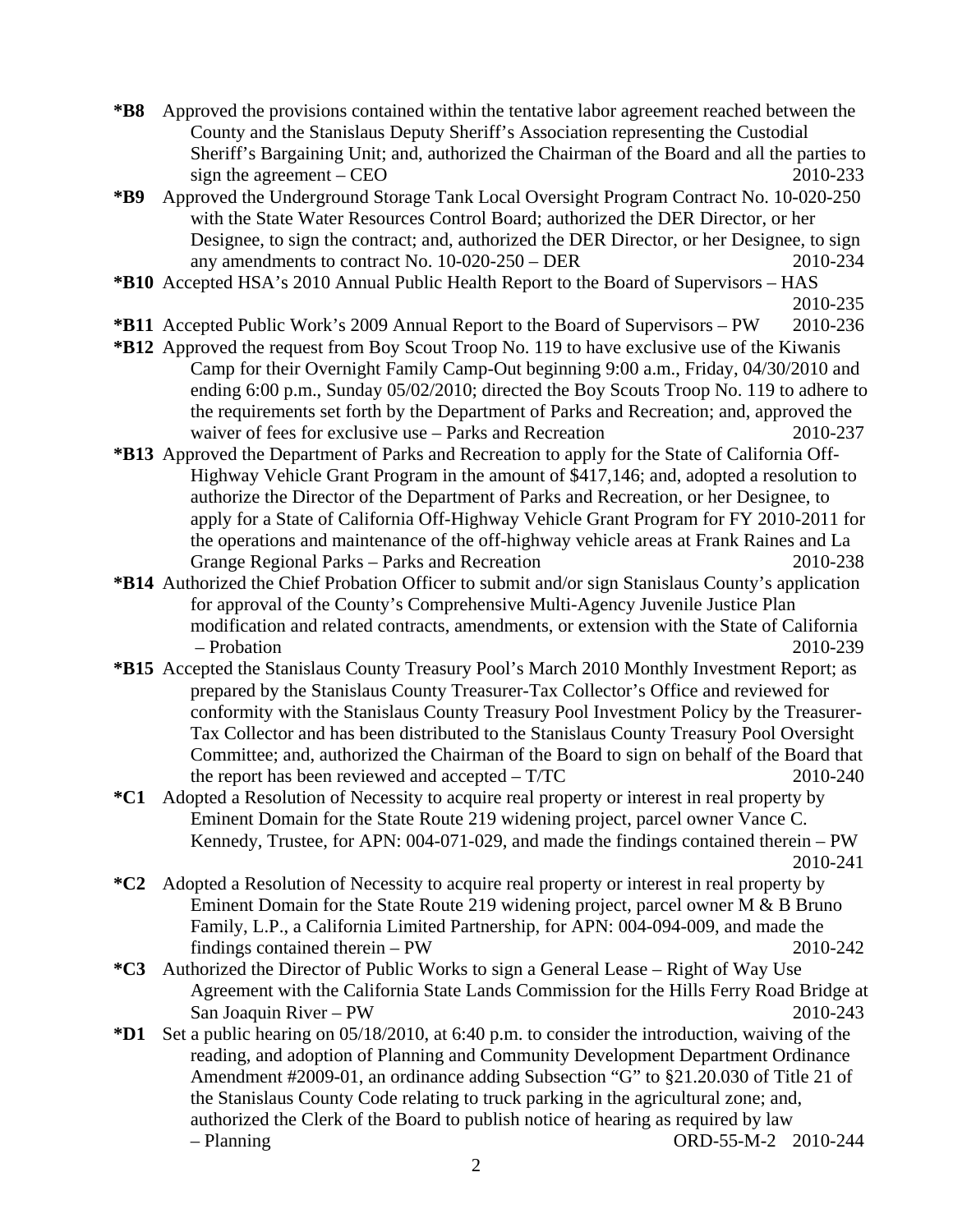Monteith/Chiesa unan. **9:05 am** Closed the 30-day public comment period and conducted a public hearing; approved the FY 2010-2011 Annual Action Plan that includes approximately \$2,691,538 in Community Development Block Grant (CDBG) award and approximately \$109,464 in Emergency Shelter Grant (ESG) award for a total of approximately \$2,801,002; approved the amendment to the FY 2007-2012 Consolidated Plan (CP) to recognize Stanislaus County as administrator of Home Investment Partnership Program (HOME) funds for participating Consortium Cities and incorporate the HOME program into the CP goals; approved the amendment to the FY 2008-2009 Annual Action Plan Neighborhood Stabilization Program (NSP) Amendment to incorporate new activities and expand program target areas; authorized the CEO to sign the Application for Federal Assistance and the Emergency Shelter Grant Certifications; authorized the Chairman to sign the FY 2010-2011Allocation Agreements with each of the Consortium Cities; authorized the Director of the Planning and Community Development Department to sign the CDBG Cost Recovery and HOME Certifications and Agreements; authorized the Director of the Planning and Community Development Department to execute any related program agreements, contracts, certifications, or other documentation required for implementation of CDBG, ESG, HOME, NSP, Homeless Prevention and Rapid Re-Housing (HPRP), and Community Development Block Grant - Recovery Act Funds (CDBG-R) programs; authorized the Director of Planning and Community Development Department to execute a new Neighborhood Stabilization Program contract with Housing Authority of the County of Stanislaus for use of Program Income; and, authorized the Auditor-Controller to make the necessary budget adjustments per the legal budget journal – Planning 2010-249

Monteith/Chiesa (4-1)(DeMartini opposed) **9:10 am A.** Conducted the public hearing and introduced and waived the first reading of Ordinance C.S. 1074 to amend existing fees for the Department of Environmental Resources to include a new fee for the Aboveground Petroleum Storage Act (APSA) Program – DER ORD-55-L-7 2010-250

O'Brien/Chiesa unan. **9:10 am B.** Conducted the public hearing and introduced and waived the first reading of Ordinance C.S. 1075 to amend existing fees for the Department of Public Works Engineering Division – PW ORD-55-L-8 2010-251

**9:10 am C.** Conducted the public hearing to introduce and waive the first reading of an ordinance to adopt a fee schedule and increase existing fees collected by the Sheriff's Department for Carry Concealed Weapons Permits and Livescan/Fingerprint Fees; and, **amended** the item to take **two votes as follows**:

**First Vote:** O'Brien/Chiesa (4-1)(DeMartini opposed) Introduced and waived the first reading of Ordinance C.S.1077 to increase existing fees collected by the Sheriff's Department for Carry Concealed Weapons permits – Sheriff ORD-55-L-10 2010-252

**Second Vote:** Chiesa/O'Brien unan. Introduced and waived the first reading of Ordinance C.S. 1087 to increase existing fees collected by the Sheriff's Department for Livescan/Fingerprint fees – Sheriff ORD-55-L-10 2010-252

Chiesa/DeMartini unan. **9:10 am D.** Conducted the public hearing and introduced and waived the first reading of Ordinance C.S. 1076 to adopt a Parking Penalties Schedule and adjust existing parking penalties collected by the Sheriff's Department – Sheriff ORD-55-L-9 2010-253

O'Brien/Monteith unan. **B16** Approved CEO update on preliminary forecast for FY 2010-2011 Proposed Budget as of 04/27/2010; concurrent with the Board of Supervisors consideration of each departments budget reduction plan, authorized the CEO to adjust the effective dates of approved reduction-in-force actions and position deletions, from the Salary and Position Allocation Resolution, based on future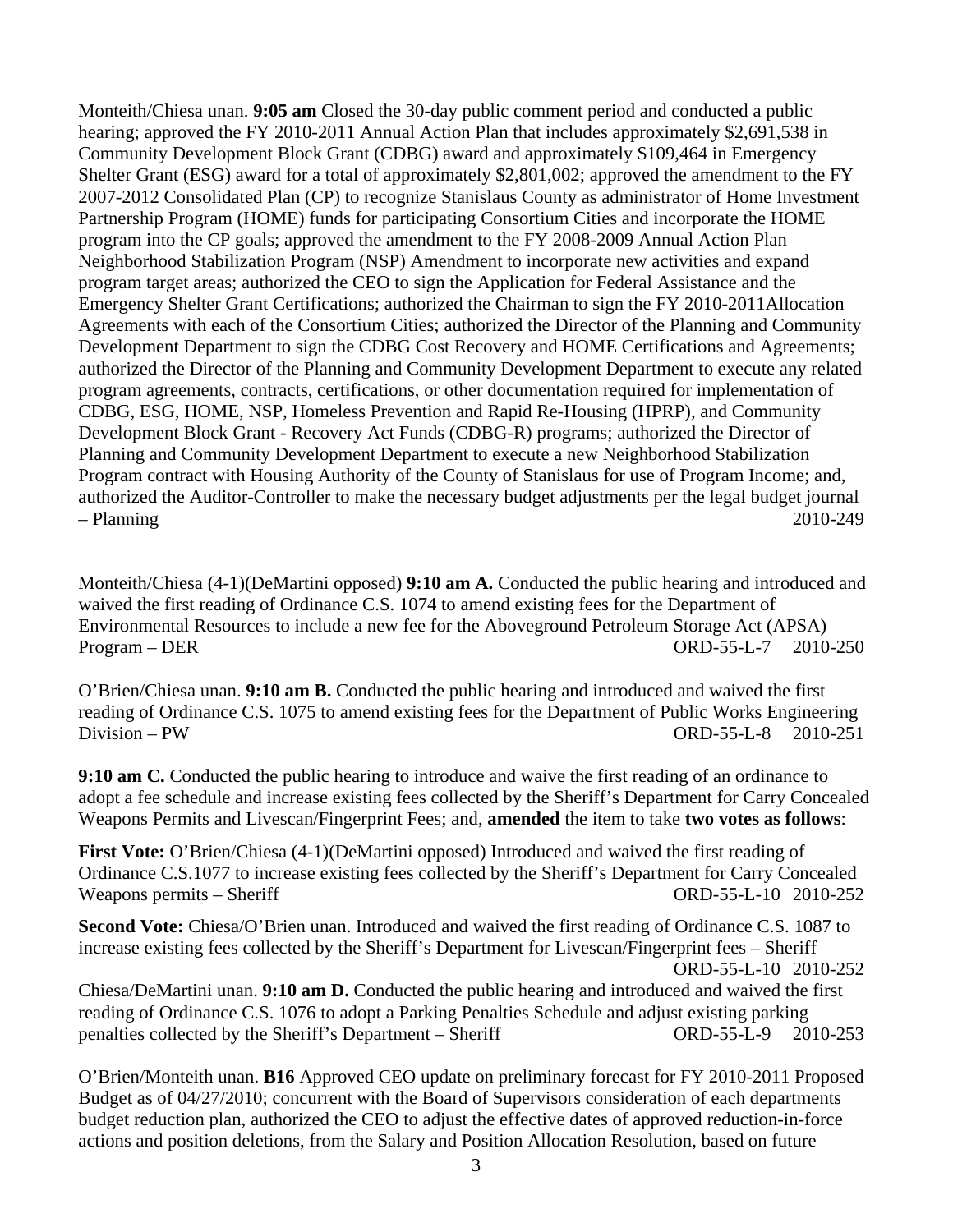position vacancies generated from the Voluntary Separation/Retirement Incentive Program; and, directed the CEO to report to the Board of Supervisors in the 2010-2011 Final Budget, any adjustments to the effective dates of approved reduction-in-force actions and position deletions from the Salary and Position Allocation Resolution, based on the final outcome of the Voluntary Separation/Retirement Incentive Program – CEO 2010-245

## **Recessed at 10:36 a.m.**

## **Reconvened at 10:44 a.m.**

Monteith/DeMartini unan. **B17** Approved the revised Library operating hours effective 06/26/2010; approved the reduction-in-force of nine filled positions and the deletion of four vacant positions in the Library as outlined in the Staffing Impacts section of the agenda item effective 06/26/2010; and, amended the Salary and Position Allocation Resolution to reflect the changes as outlined in the Staffing Impacts section of the agenda item effective  $06/26/2010 -$ Library 2010-246

DeMartini/Chiesa unan. **B18** Approved the reduction-in-force of 52 full-time positions and the deletion of 16 vacant funded positions in the Sheriff's Department budget as outlined in the Staffing Impacts section of the agenda item effective 06/26/2010; amended the Salary and Position Allocation Resolution to reflect the changes as outlined in the Staffing Impacts section of the agenda item effective 06/26/2010; and, authorized the Sheriff's Department to modify the Community Oriented Policing Services (COPS) Hiring Recovery Program grant to retain three Deputy Sheriffs, position numbers 2701, 2703 and 2722, scheduled for reduction-in-force – Sheriff 2010-247

O'Brien/Monteith unan. **C4** Adopted a Resolution of Necessity to acquire real property or interest in real property by Eminent Domain for the State Route 219 widening project, parcel owner A & P Cal Properties, LLC, et al., for APN: 004-094-014, 004-094-015, 004-094-016, and made the findings contained therein – PW 2010-248

**Corr 1** Referred to the Department of Planning and Community Development, the Department of Public Works, and the Agricultural Commissioner and Sealer of Weights and Measures, two letters from the State Water Resources Control Board, Division of Water Rights, regarding Petitions for Temporary Transfer of Water/Water Rights from Tule Basin Farms, LLC and Goose Club Farms, LLC to eight water agencies including Oak Flat Water District in Stanislaus County.

**Corr 2** Referred to the Department of Public Works and the Agricultural Commissioner and Sealer of Weights and Measures, a Program Update from the San Joaquin River Restoration Program regarding the Draft Program Environmental Impact Statement/Environmental Impact Report.

**Corr 3** Referred to the Department of Planning and Community Development, a letter from the U.S. Department of Housing and Urban Development regarding Fiscal Year 2010 allocations for Stanislaus County.

**Corr 4** Referred to the CEO and the AAA/Veteran's Service, a letter from the California Department of Veterans Affairs regarding the funding received by Stanislaus County Veterans in 2008 and 2009 and requested that the County Veterans Service Office continue to be fully funded.

**Corr 5** Referred to DER, a letter from NI Industries, Inc. notifying that the Riverbank Army Ammunition Plant has submitted to the Department of Toxic Substances Control (DTSC) a Class 1 Modification request for changes to its existing Hazardous Waste Facility Permit due to the closure of the Plant.